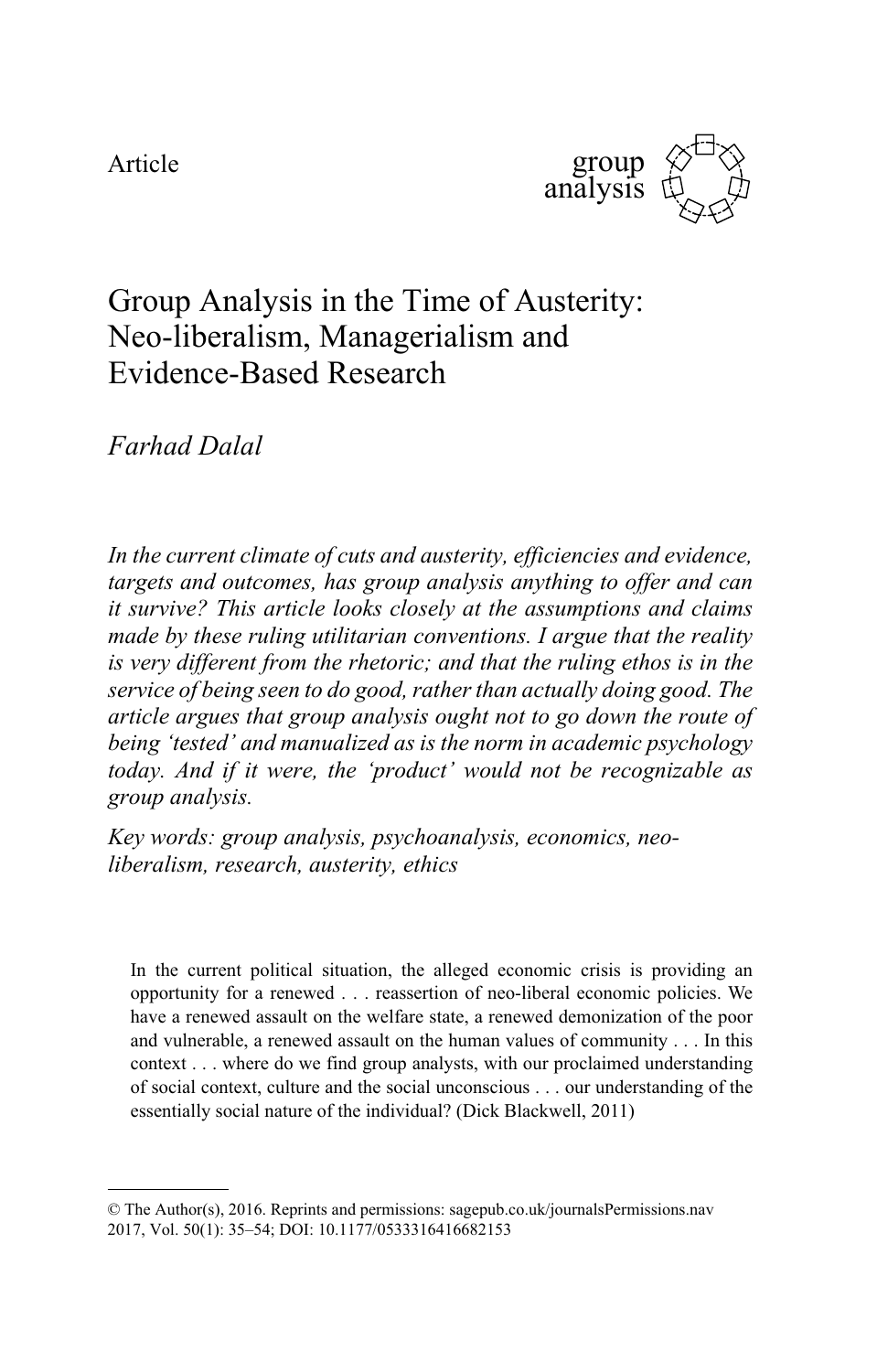#### **The Times We Live In**

We cannot grasp the enormity of the predicament and parlous state that group analysis finds itself in without taking into account the social contexts that have created the predicament in the first place.

Not only do we live in the time of austerity, we also live in the times of neo-liberalism, of managerialism, and last but not least, in the times of pseudo-scientific evidence-based psychotherapies. Although each term looks and sounds very different to the others, they are all manifestations of the same ideology. With each term seamless interlocking into and legitimating the others, we are presented with a particular unquestionable, factual 'reality'. And being reality, our only alternative is to find ways to come to terms with it.

As an independent practitioner, I am able to practice a form of psychotherapy that has become marginal to the main stream and my clients are drawn from circles that are privileged enough to be able to pay me—even today, in this time of austerity.

Most of those who cannot afford the luxury of the private sector, are forced to endure the kinds of evidence-based treatments that have been deemed to be effective by a consensus that includes commissioners, psychologists and academic researchers.

How has this situation come about? And what might we do about it? I will start with neo-liberalism.

## **Neo-Liberalism**

At the heart of neo-liberalism lies a deeply corrosive conception of the individual and atomist individualism, a conception that does away with Kant's vision of social responsibility and replaces it with a hard-hearted vision of each-one-for-himself self-sufficiency. According to the neo-liberalist ethos, each person should stand on their own two feet and pay their own way, as should each institution. It is morally wrong to support the weak and vulnerable, and to subsidize public services, because it breeds a culture of dependency and entitlement.

The central organizing principle of this discourse is the god called 'efficiency', a god that knows the cost of everything and the value of nothing. The free market is the instrument that is thought to produce efficiency. The neo-liberalists think that all state run services, health, transport, etc., are by definition inefficient as they do not have to earn their own living. Therefore they should all be privatized. Market forces and competition will ensure that privately owned organizations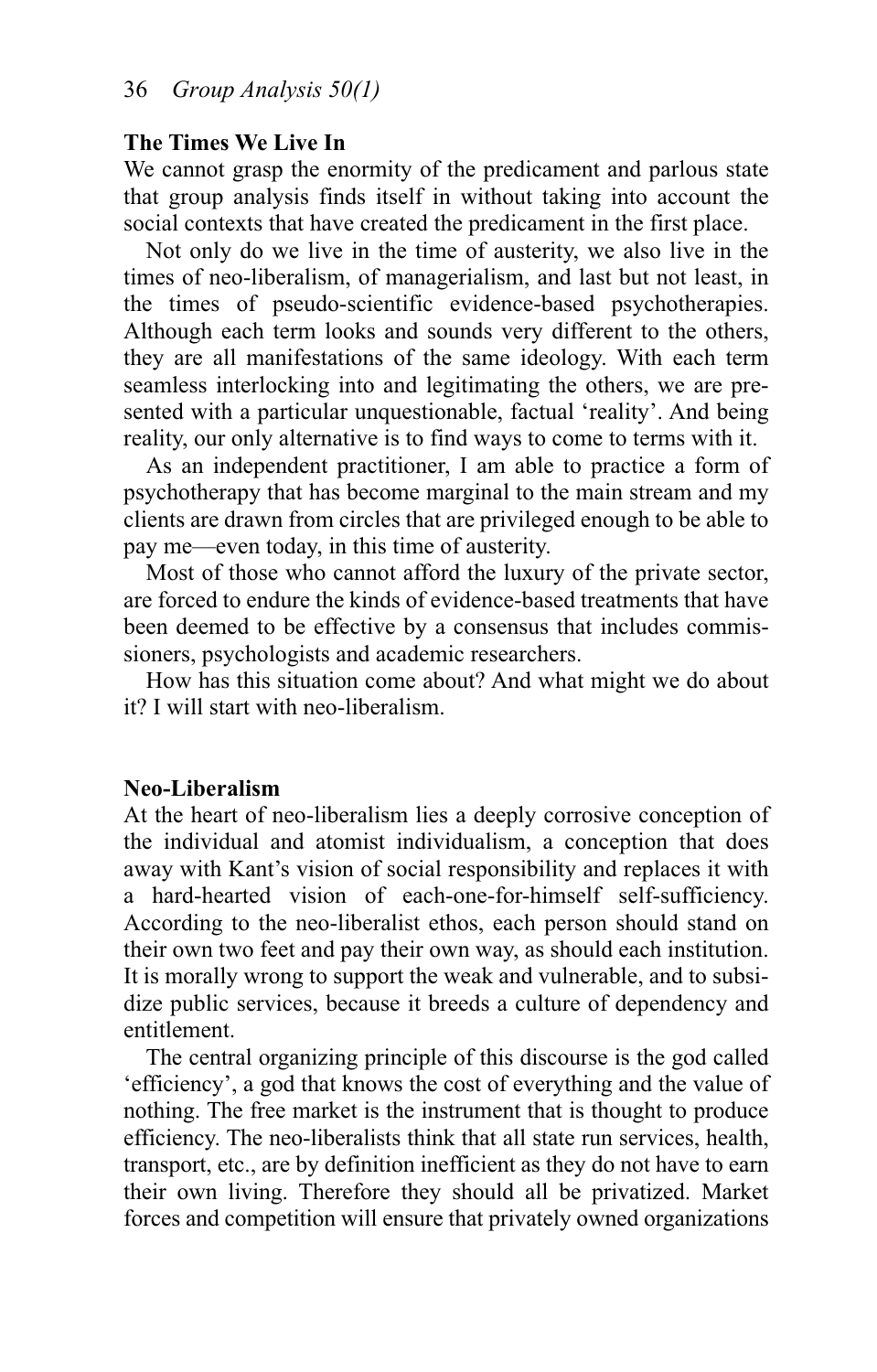will be as efficient as possible. They claim that privatized institutions will provide a better service at a lower cost to the citizen, as they will not need to pay tax to support those institutions.

Not only is the macro economy of the nation being run on these principles, but so are the individual organizations and institutions that make up the nation. This way of thinking about and running organizations has come to be known as New Public Management or Managerialism.

#### **Managerialism**

Managerialism treats the internal components of an organization as elements of an internal market economy. It believes that competition will force each to become more efficient, and so reduce overall costs.

Managerialist policies are predicated on the individualistic belief that human beings are primarily autonomous rational information processing entities. So they focus on the individual's mind, on conscious thought, on rational logic and empirical evidence.

Managerialism claims to operate on scientific evidence based principles. Rationally constructed procedures and protocols instruct the work force about what they should do and how they should do it. When this does not work out, as is mostly the case, then one or more of three things tend to happen. First, the employees are put through trainings about how to better do what is expected of them. Second, even more procedures are drawn up, the intention of which are to ensure that the *initial* procedures are implemented in the correct way. And third, the monitoring processes are increased to ensure that everyone is staying on track. The burden for the monitoring process of the employee is placed on the employee themselves.

This is the individualistic, rationalist, cognitivist, 'command and control' ethos that is the norm in contemporary organizational life. More recently, organizational theories have started to take the emotions into account. However, they approach emotional life with the same ethos. It is presumed that the emotions too can be, and ought to be, controlled by techniques and procedures, to produce the correct emotions—the productive ones (e.g. Pryce-Jones, 2010; Achor, 2011; Goleman 2014).

Over the last decades two reversals have taken place in organizational life. First, there has been a radical power shift from the professional—the one who actually does the work, to the bureaucrat—the one who is supposed to enable and facilitate the professional to do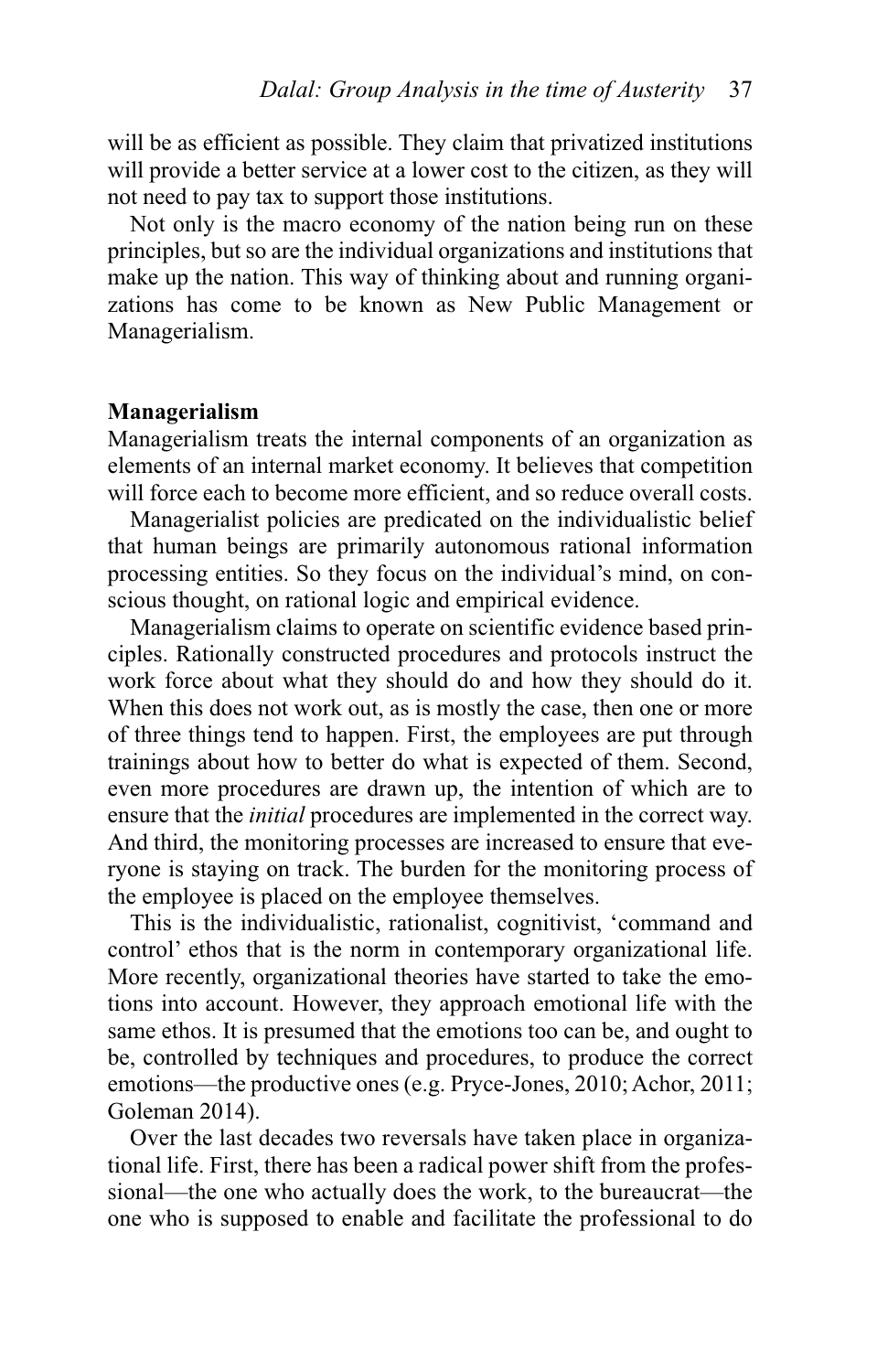the work. The servant has become the master. Now the professional is required to continually account to the bureaucrat through some kind of electronic data collecting process. This has resulted in the second reversal: data collection has become more important than the work itself, leaving the professional less and less time to do the actual work. In this way the tail has come to wag the dog. The managerialist ethos is blind to the irony that their systems are increasing inefficiency.

Managerialism is blind to the irony because it claims to use ideas that have empirical evidence to back them up. Its principles and processes are evidence-based. The idea of empirical evidence was fostered by the Enlightenment. Evidence was the means by which the superstitious beliefs and self-serving claims made by Church and State were overturned. The protocols by which this evidence is produced and tested is what we have come to call science. I am all for evidence. I am all for science.

However, two things have come to pass. First, a very thin, onedimensional understanding of evidence has become the norm in research, in management theory and public life generally. And second, all kinds of disciplines (specifically psychology and economics) have come to mimic the natural sciences, through the pretence of being able to measure the immeasurable.

It is also the case that as soon as a claim is put together with the phrase 'research shows', then the claim is immediately treated as though it were established scientific fact. In this way the phrase 'research shows' draws a veil over the claim sequestering it beyond the range of what it seems reasonable to question.

One such fact is that of the necessity for austerity. Another such fact is that only the treatments that have been able to produce empirical evidence of the approved kind actually work. In the current context in the UK, both of these claims are treated as established, incontrovertible scientific truths. I question both and begin with austerity.

## **Austerity**

A significant moment in story took place in 2008 when the world's financial institutions went into meltdown, caused by the build-up of a number of corrupt and questionable banking practices, one of which was the fact that banks lent out eye-watering sums of money to those who had little or no chance of paying back the debt.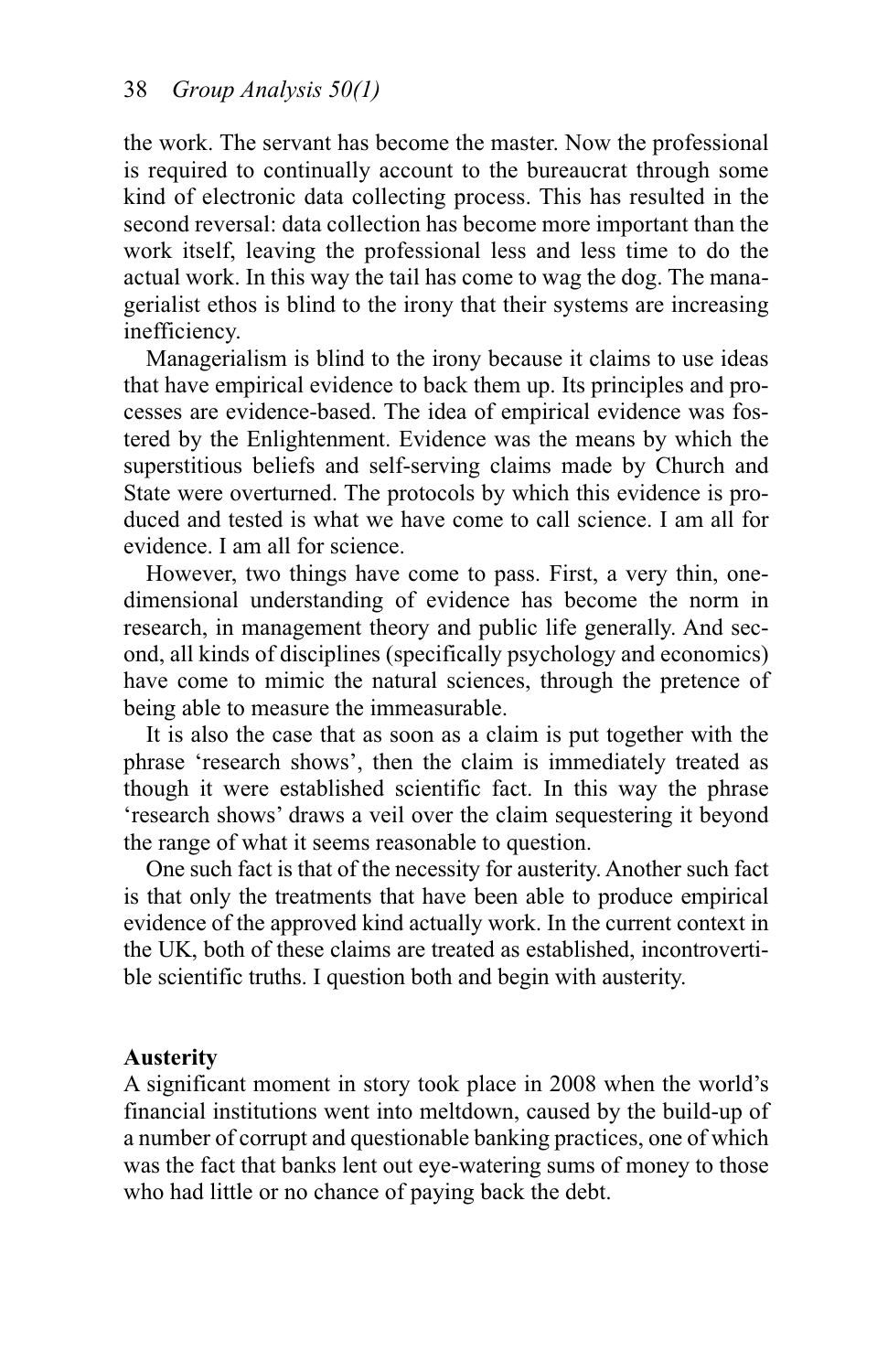Why were they so keen to do this? When the bank lends you money, for your mortgage for example, it is very different from the situation in which I might lend you money. When I lend you money, I have to give you money that I actually possess: I will end up with less money in my pocket, whilst you will have more. However, when the bank lends you money, it is literally creating it out of thin air. The £100,000 that the bank puts into your account, *did not exist in the moment before it appeared in your account* (Harvey, 2011; George, 2010; Ashcroft and Braund, 2012).

When I first learnt of this, I was flabbergasted. I thought that it was only the Bank of England that could create money. But this has not been the case for many a decade.

This is from The Bank of England's report in 2014 called 'Money Creation in the Modern Economy':

Commercial [i.e. high-street] banks create money, in the form of bank deposits, by making new loans. When a bank makes a loan, for example to someone taking out a mortgage to buy a house, it does not typically do so by giving them thousands of pounds worth of banknotes. Instead, it credits their bank account with a bank deposit of the size of the mortgage. *At that moment, new money is created*. (McLeay, Radia and Thomas, 2014, emphasis added)

It turns out that '97% of the money in the economy today is created by [commercial] banks, whilst just 3% is created by the government' (*Positive Money*, 2016). In other words, the creation of debt is the engine that drives our economy; debt of this kind is necessary to a capitalist economy. The banks create money for us to borrow. We borrow, we spend, we pay back money to the bank that they did not have in the first place, the banks end up with more money, the economy flourishes.

Despite the fact that deregulated banks had the ability to create limitless amounts of money, they managed to contrive a situation in which they needed to be bailed out. This is where the Exchequer stepped in with our money to the tune of hundreds of billions. How did the State manage to lay its hands on these hundreds of billions to save the banks, given the fact that the Exchequer had been pleading poverty when it came to paying teachers and nurses a proper wage? They simply created it in exactly the same way as the commercial banks, out of thin air, and passed onto the commercial banks. They called it Quantitative Easing.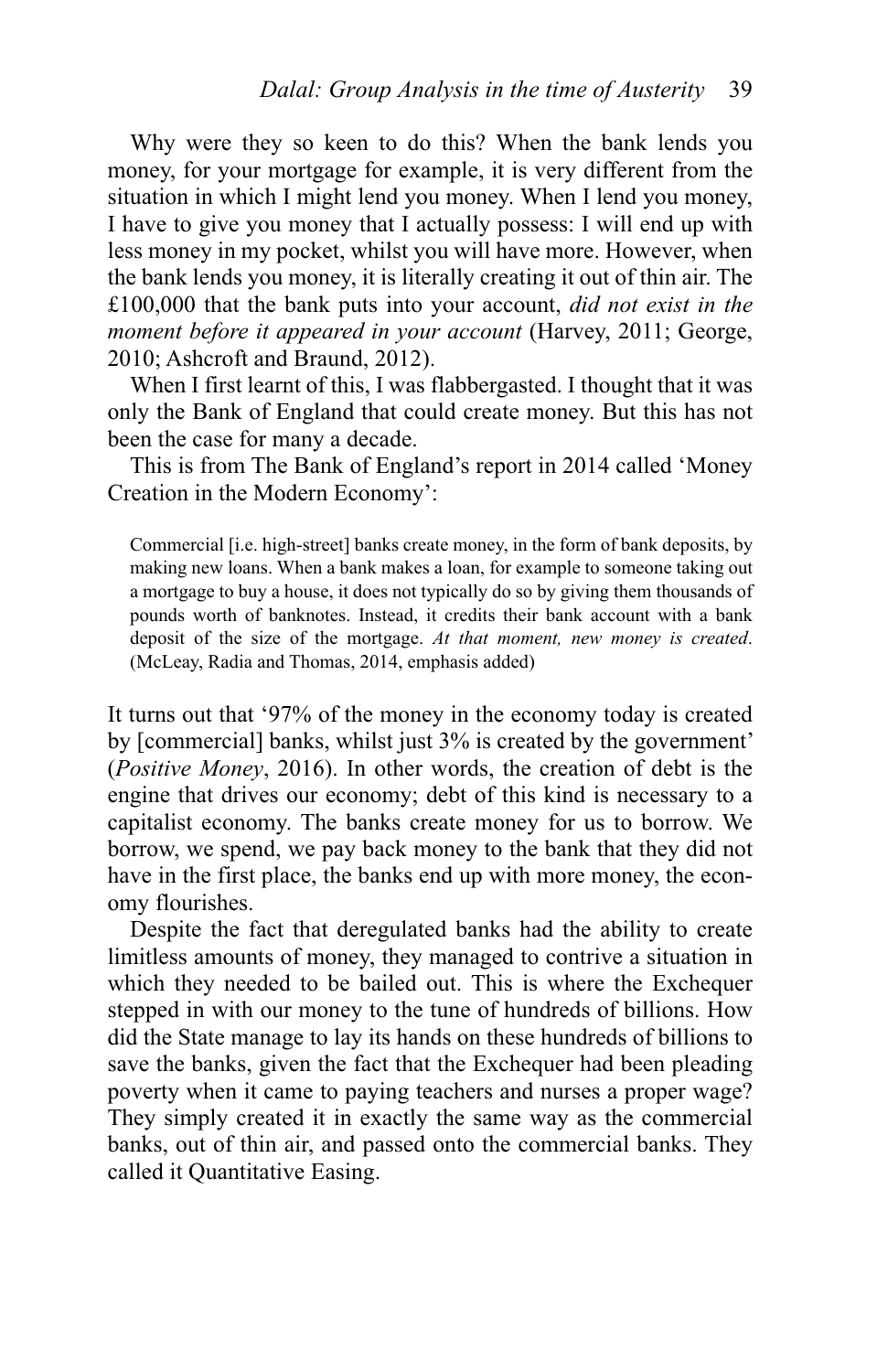The party currently in power, the Conservatives, perpetuates the narrative that the rocky economy had nothing to do with the banking crisis, and entirely to do with the previous Labour government being profligate, allegedly spending vast amounts of money that they did not have on health and welfare, thus creating huge amounts of unsustainable public debt; and this is why the economy was suffering. In this scenario, spending cuts back make perfect sense. Thus, austerity.

This narrative misrepresents the macro-economy as functioning on the same principles as household accounts. But as we have seen, in the household account, debt is a bad thing and creates terrible consequences for those in debt. To the capitalist macro-economy, debt is essential, debt is integral.

The austerity agenda was bolstered by accruing academic respectability with the publication of scientific articles by a number of wellregarded economists. Particularly influential were the works of the Harvard economists Alesina and Ardagna (2009) and an article by Reinhart and Rogoff (2010). Their empirical evidence apparently unequivocally demonstrated that somehow, spending cuts actually stimulated depressed economies.

The academic stature of the authors and the presence of graphs and statistics immediately gave their claims the stamp of scientific authority. But the idea itself did not make sense. 'Expansionary austerity' claimed that in times of hardship, the state should impose harsh spending cuts rather than put money into the economy. In order to explain why it worked, they came up with the following psychological theory, which goes something like this:

Because I know that sometime in the future, the state will be smaller, the government at that future time will demand less tax from me. Apparently because *I know* that I will pay less tax in 20 years' time, I will rationally *decide* that I do not need to be so cautious right now; and so I will spend what I have now. This spending will stimulate the economy, which is how it will recover. Apparently, I will rationally decide to spend more today, despite the fact that I might be out of work or struggling to feed my family.

Most people would think such action folly on my part, because the only way that I could spend money when I have little, is by putting myself further into debt. And yet the economists would claim that not only is this a *rational* choice, this is the choice *we should rationally make* in this sort of situation. If this were indeed so, then it would not just be folly, but stupidity.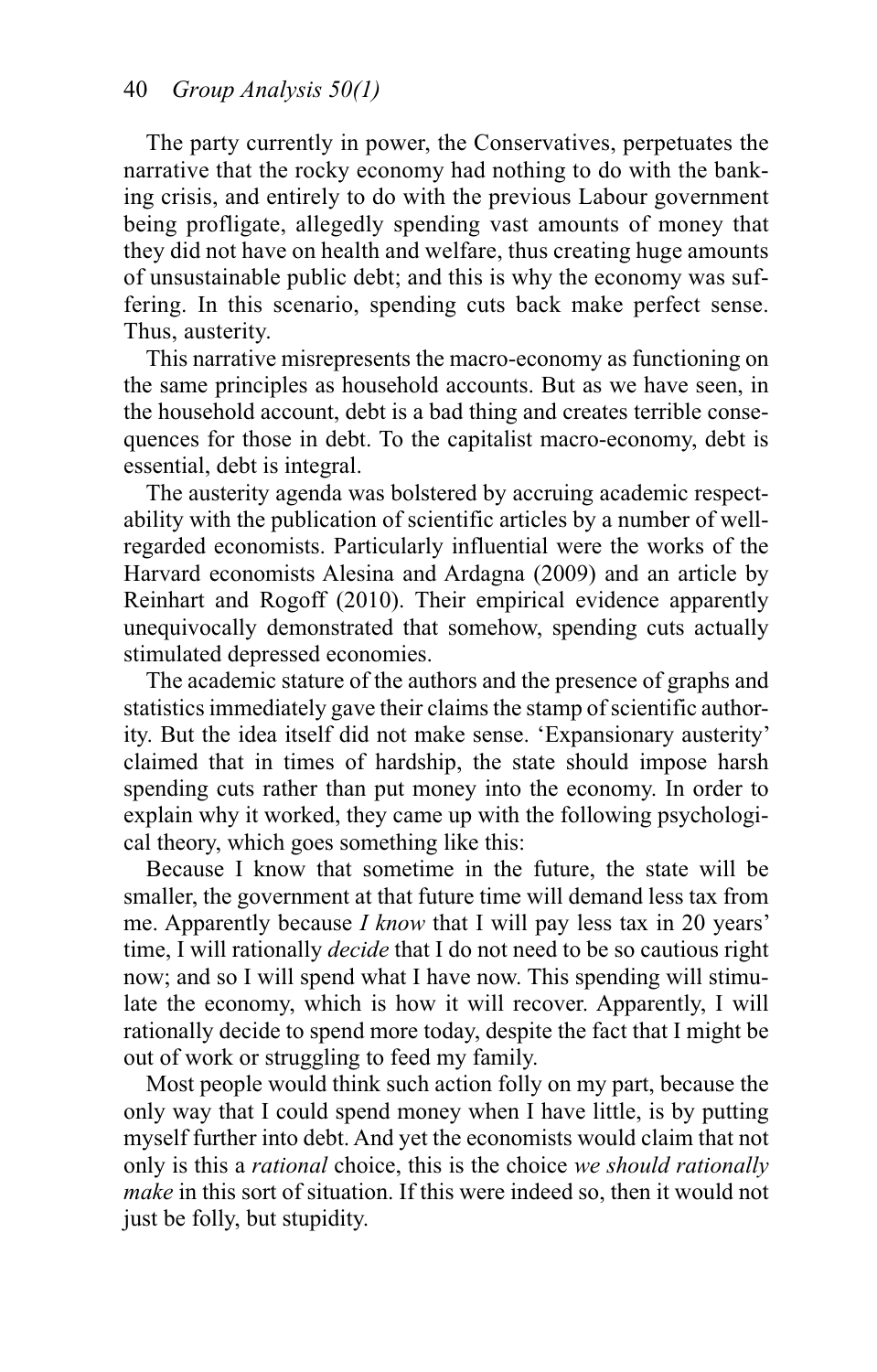Stupidity or folly, on this basis, around 2010 many world governments were convinced enough to subject their nations to austerity informed social policies. But then, a couple of years later it was discovered that the statistical manipulations in each of these highly influential studies were deeply and critically flawed. A proper reading of the data suggested the reverse: that in times when the economy was struggling, what was required was stimulus not cuts. Even the IMF, a capitalist institution if ever there was one, came to the same conclusion in its official report. The economist Krugman tells us that

Since the global turn to austerity in 2010, every country that introduced significant austerity has seen its economy suffer, with the depth of the suffering closely related to the harshness of the austerity. (Krugman 2015)

#### Krugman continues

[By 2013] the entire edifice of austerian economics had crumbled. Events had utterly failed to play out as the austerians predicted, while the academic research that allegedly supported the doctrine had withered under scrutiny . . . The doctrine that ruled the world in 2010 has more or less vanished from the scene. Except in Britain. (Krugman, 2015)

#### Lucky us.

Despite the fact that there is now an *established international consensus* amongst economists that in a depressed economy austerity does more harm than good, the Conservative government continues to pursue the discredited austerity agenda. The reason for this is entirely ideological and is that of neo-liberalism. Austerity is the pretext being utilized by the Conservatives to pursue their ideological agenda of dismantling and privatizing many of the functions of the state, from health to education to welfare.

The 'primary purpose' of austerity, the Telegraph admitted in 2013, 'is to shrink the size of government spending'—or, as Cameron put it in a speech later that year, to make the state 'leaner . . . not just now, but permanently'. (Krugman 2015)

This then is the reality behind the rhetoric: austerity measures are harming the economy, not helping it to recover. Not only are the cuts to services increasing the suffering of vulnerable individuals, the economy itself is also being made to suffer needlessly. The austerity agenda is a way of killing off the state sector by starving it of funds. In this weakened state, the state sector becomes easy game for the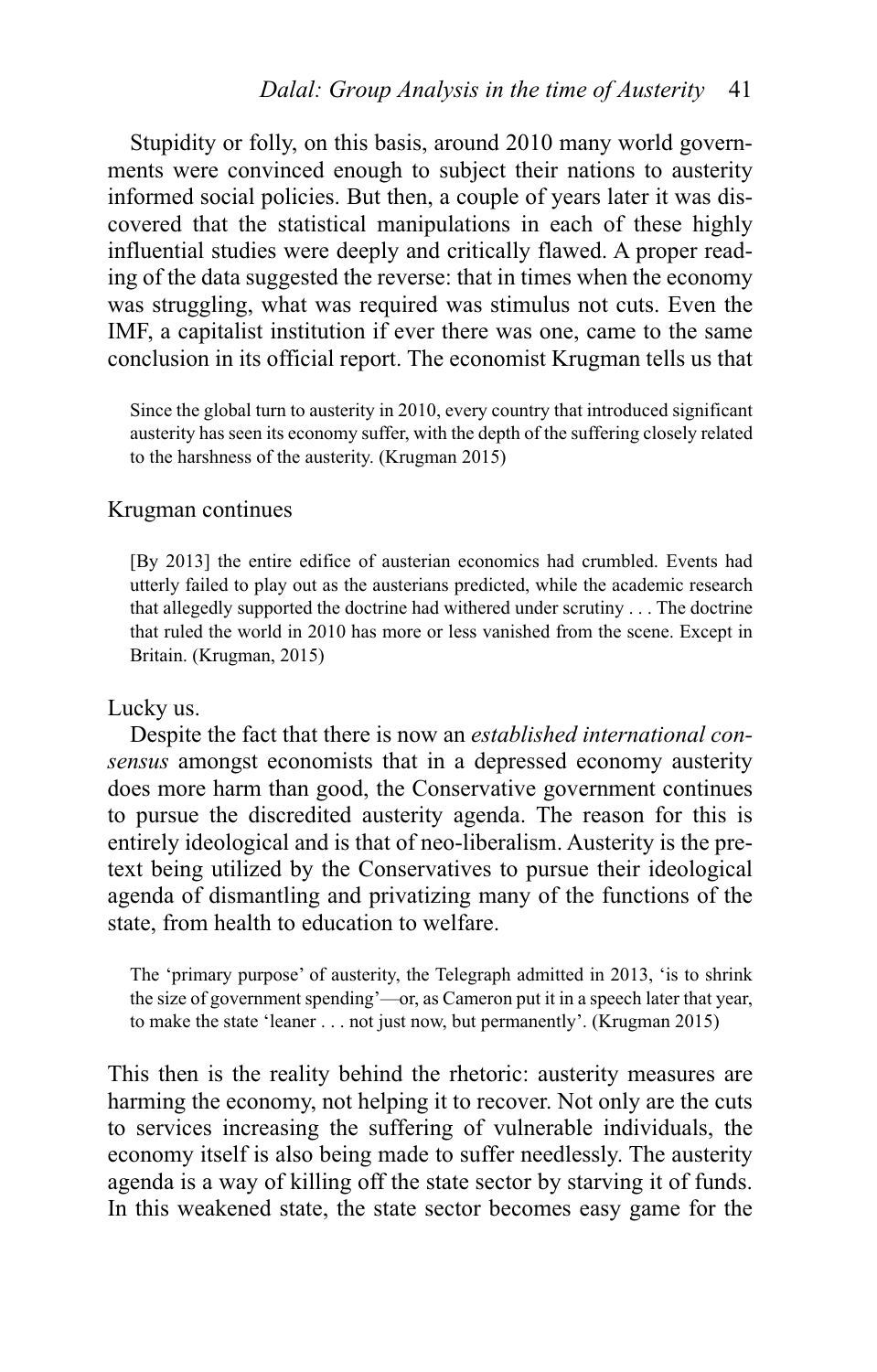private sector to step in and take over, and run them more efficiently. That is, maximise profits at all costs, for the benefit of shareholders.

Many countries including the USA are using quantitative easing to stimulate the economy—the same mechanism that it used to create money to bail out the banks. But not Britain. The argument for the necessity of austerity is plainly, a lie. Nevertheless, it has been imposed upon us, and we find ourselves living in a time of austerity. What has been the fate of psychology in such a time?

#### **Scientific Research in the Time of Austerity**

It is always the case, but particularly so in the time of austerity, that the Exchequer and the regulatory bodies should be circumspect in how it spends our money. On this basis, they understandably favour treatments that have evidence to prove that they work. In the domain of psychology, primarily CBT, but also a few other modalities, have produced evidence to the satisfaction of the regulatory authorities. How is this evidence produced and why is it produced in the way that it is? To answer this, I have to begin with some history.

During most of the 20th-century, both psychiatry and psychology struggled to be taken seriously by rest of the scientific community. They were dismissed because the workings of the mind and emotional life was not graspable by the protocols of positivist science. Then in the second half of the last century, both psychiatry and psychology managed to refashion themselves into a semblance of proper science. To be considered a science you have to produce data, you have to count things and produce numbers. For this reason, both turned away from engaging with the workings of the intangible internal psychological world, and fixed their gaze on the surface of things, on the visible and tangible, on the observable and measurable (Kutchins and Kirk, 2001; Moncrieff, 2011; Whitaker, 2010).

With the publication of the DSM III (Spitzer, 1989), psychiatry redefined itself as descriptive psychiatry, and claimed to have solved the problem of objectivity, reliability and predictability. Henceforth, diagnoses were to be made by a check list of allegedly objective symptoms.

Psychology also turned away from the inner world; it too no longer troubled itself with the reasons why people suffer, and instead focussed on the cause of what kept the suffering going. To their way of thinking, depression and anxiety are disorders and illnesses which have no more meaning than other illnesses like malaria or cancer.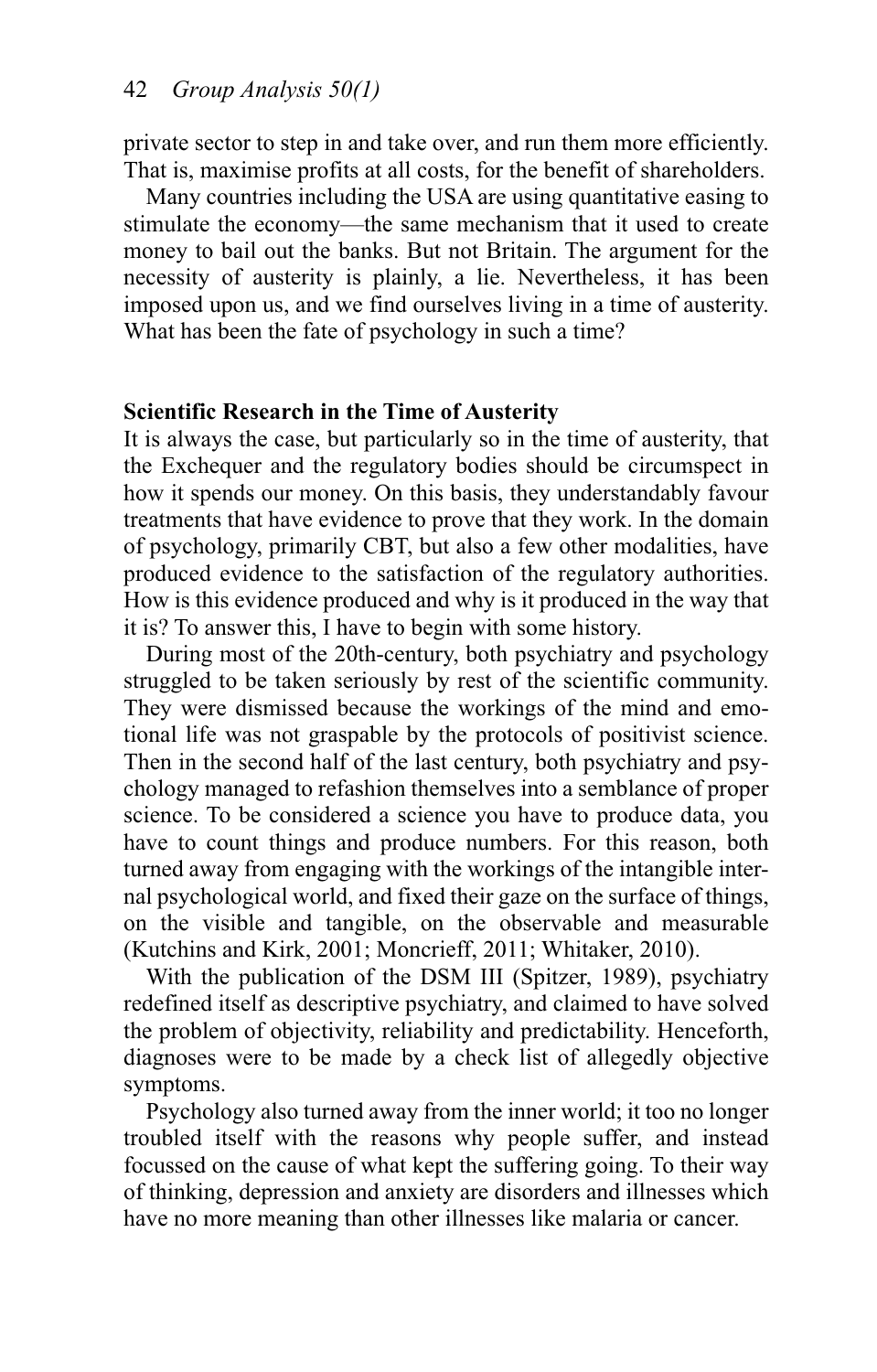[It is not] necessary to know what caused the cancer—you cure it by cutting it out . . . Similarly, infections are often cured with antibiotics, *without knowing their causes*. (Layard and Clark, 2014: 109, italics added)

Both mainstream psychology and psychiatry agree that people's psychological distress has little to do with their circumstances and history; they suffer because they are afflicted by a mental illnesses or mental disorders as listed in the DSM. They allow two possible causes for the illness. It might be due to a chemical imbalance in the brain; in which case they are given drugs to rebalance the chemistry in the brain. The illness might also be caused by habituated faulty thinking; in this case they are put through CBT to correct the faulty thinking.

Regulatory bodies like NICE have licensed both these treatment paradigms because they have been convinced by the hundreds if not thousands of clinical trials showing these treatments to be effective. Let us look a little more closely, if briefly, into the research norms that prevail in this field.

Deregulation, the love child of neo-liberalism, has permeated many areas of life including that of research requirements. Over recent decades, the requirements of clinical trials to demonstrate treatment efficacy have been consistently lowered under intense pressure from the lobbying powers of pharmaceutical companies. Of course, the lower the bar, the more successful everything will seem.

In 1959 Theodore Sterling found that 97% of all published trials in the main psychology journals, reported a statistically significant result.

This, he [Sterling] explained, was plainly fishy [because] we'd have to believe that almost every theory ever tested by a psychologist in an experiment had turned out to be correct . . . He found the situation unchanged 35 years later. (Goldacre, 2012: 21)

How does psychology manage to appear so successful?

First, only trials that show positive results tend to get published.

Second, the treatment need only do better than doing nothing, to be considered a success. If the treatment is a pill, it is tested against a control group receiving a placebo, and if the treatment is psychological, then it is tested against a control group who get literally nothing, Treatment as Usual—TAU as it is called.

Third, the treatment is tested on a very specific ideal population carefully picked out from the general population. And once successful, the treatment is prescribed for the entire population suffering the illness.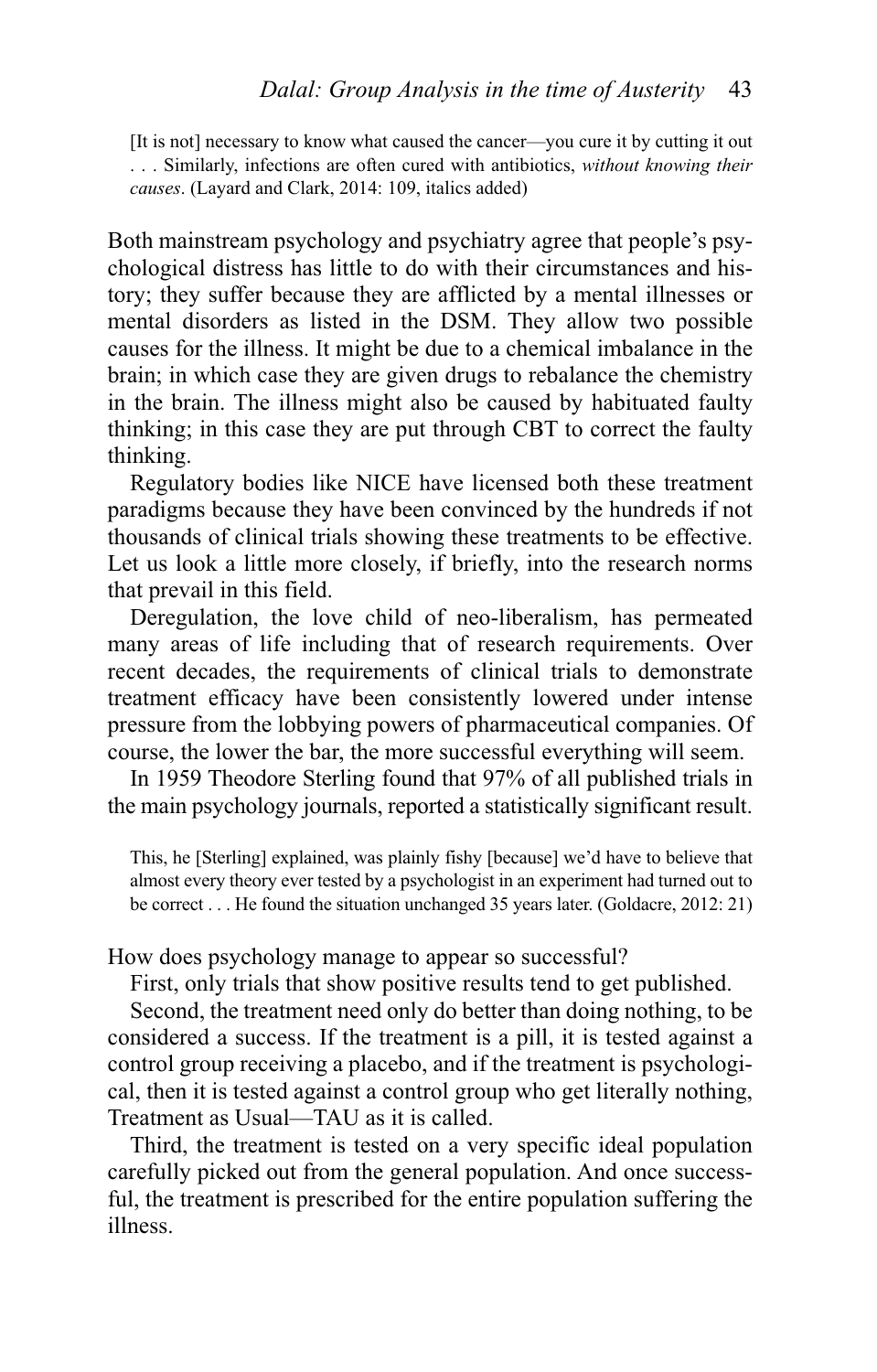Fourth, raw data is not published, nor are the details of the calculations. What does get published is a highly digested numerical conclusion which consists of citing something called a *p* value, a figure that claims to show the outcome of the treatment is of statistical significance.

Fifth, the authorities require only two trials showing positive statistical results for them to grant the treatment a licence.

Sixth, 'there is no limit to the amount of trials that can take place in the pursuit of getting two positive results' (Kirsch, 2011: 195). This then allows all kinds of crimes, misdemeanours and mistruths to prosper. Here are some examples:

- 1. At one time the scientific literature on the anti-depressant reboxetine consisted entirely of positive outcomes. But then it was discovered that there had actually been seven clinical trials comparing Reboxetine against placebo. Six of them were not published because they showed that patients not only did not feel better, but many actually felt worse (Eyding, 2010).
- 2. In the 17 year period from 1987 to 2004, there were 74 clinical trials for antidepressants registered with the authorities. Of these 38 showed a positive result; 37 of them were published. Of the 36 trials with negative results, only three were published, 22 disappeared from view, and the results of the remaining 11 were published but with a statistical spin to make the outcome appear successful. This resulted in what looked like overwhelming evidence demonstrating that antidepressants worked: 48 published trials for and just three against. And so the myth was created that antidepressants are a good treatment for depression. The reality was much more equivocal—38 for and 36 against (Turner et al., 2008).
- 3. One study discovered that only a third of those actually being treated for depression would have been able to participate in any of 39 trials of treatments for depression. And quite astonishingly, out of every eight people suffering from depression who had *volunteered* to take part in treatment trials, only one was allowed to participate (Keitner, Posternak and Ryan 2003; Travers, 2007).
- 4. Results get talked up. The abstract of a trial testing Mindfulness Based Cognitive Therapy (Teasdale et al., 2000: 615) proclaims that: 'MBCT offers a promising cost-efficient psychological approach to *preventing* relapse/recurrence in recovered recurrently depressed patient'. Note the word preventing. The MBCT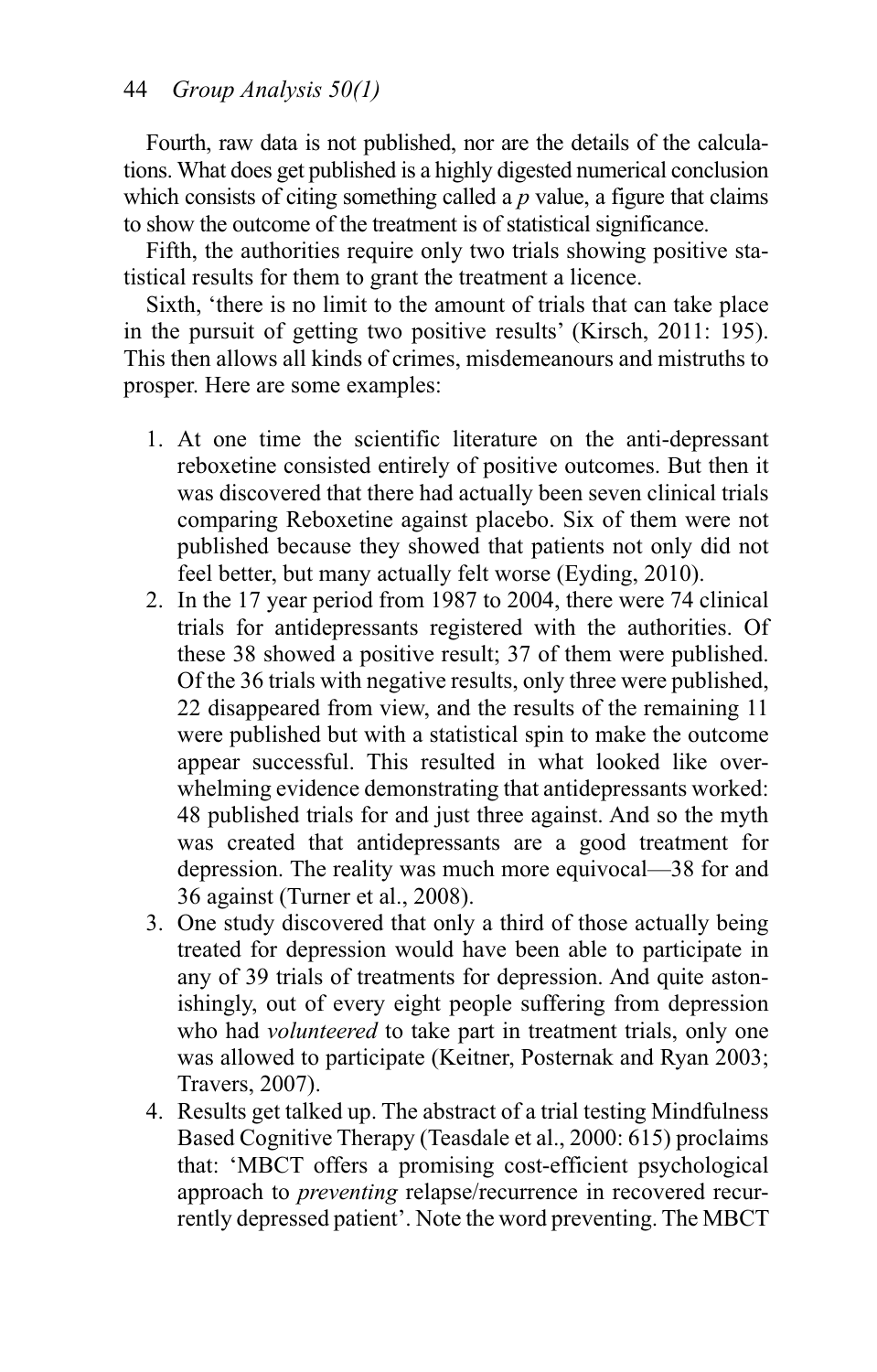website declares '*The evidence from two randomized clinical trials of MBCT indicates that it reduces rates of relapse by 50% among patients who suffer from recurrent depression'* ([http://](http://www.mbct.com/About_sub03.htm) [www.mbct.com/About\\_sub03.htm.](http://www.mbct.com/About_sub03.htm)).

The study claims that the treatment results in a 'reduction in risk' of 39% (which by the way is talked up to the 50% found on the website). But a proper look at the figures shows that what the treatment actually achieves is not *prevention*, but merely *a reduction in the likelihood* of relapse by 26%. And this too for a very specific population: those who have been depressed and recovered from it on at least three previous occasions. Further, they should not be depressed when they receive Mindfulness Based Cognitive Therapy. Notice, even in this highly select group, the treatment will not help seven out of 10 people. The study mentions in passing the fact that the treatment is of no benefit to those who suffered two or less previous episodes of depression. What the figures actually show is that this population gets more ill following treatment (Dalal, 2015).

On this sort of basis, I would go further than Ben Goldacre to say that the current situation in psychological science, is not just Bad Science, but Corrupt Science.

### **Psychology in the Time of Austerity**

It is no coincidence that CBT has come to prosper in the time of neoliberalist austerity; not only is CBT's understanding of the human condition closely aligned with the ideology of neo-liberalist individualism, and the managerialist fetish for imaginary measurement, the notion of austerity was integral to CBT's very conception, and is a part of its DNA.

10 years ago, it was the economic argument contained in *The Depression Report: A New Deal for Anxiety and Depression Disorders* (Bell et al., 2006) that convinced the Labour government of the day to pour hundreds millions of pounds into backing this treatment over all others. The Report claimed that one in six citizens would be diagnosed as having *a mental disorder*—depression or anxiety, and that 'evidence-based psychological therapies' had been proved to lift at least half this number out of their suffering.

The most developed of these therapies is cognitive behaviour therapy. (Bell et al., 2006: 1)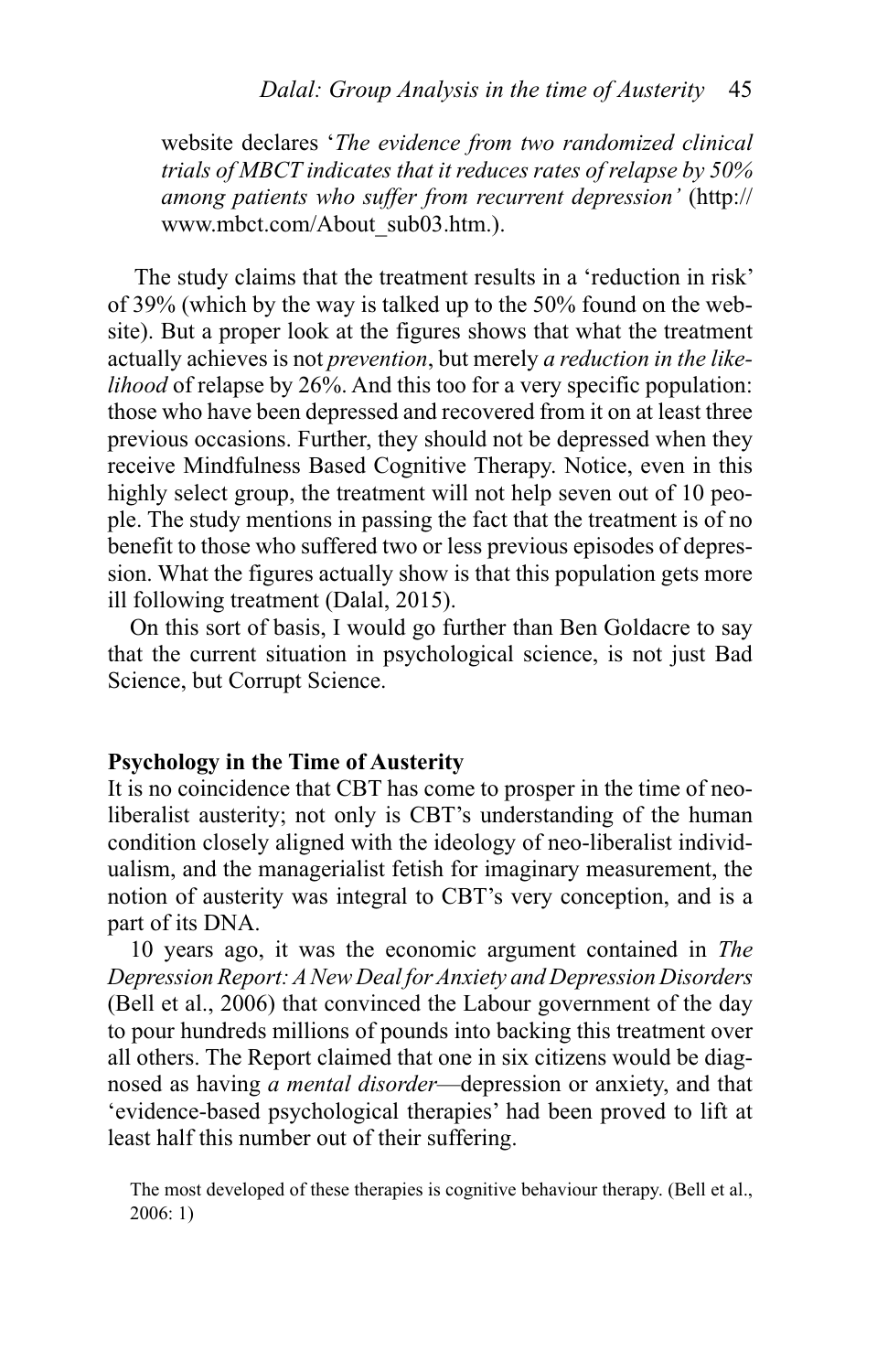The business case was a no brainer. They tell us that

someone on Incapacity Benefit costs us £750 a month in extra benefits and lost taxes. If the person works just a month more as a result of the treatment, the treatment pays for itself . . . we . . . have a solution that can improve the lives of millions of families, *and cost the taxpayer nothing*. (Bell et al., 2006 1; italics added)

#### Further,

the total loss of output due to depression and chronic anxiety is some £12 billion a year . . . Of this the cost to the taxpayer is some £7 billion . . . These billions of pounds lost through inactivity are a huge cost when compared with the £0.6 billion a year which a proper therapy service would cost. (Bell et al., 2006: 5)

Who would not invest 60 pence in order to earn £7? That is a dizzy 1166% return—a stock broker's wet dream. Convinced, the chancellor wrote out the cheque, and so activated the time of CBT.

The solution is CBT, and the problem is mental illness. Austerity measures are merely the means of getting more value for money—of getting cheaper, more efficient treatments to those suffering from mental illness. This is the value-free rhetoric. But of course austerity plays a significant part in the creation of so-called mental-illness. As austerity bites, businesses close and public services are cut back to the bone and then into the bone itself. More and more people find themselves unemployed, consequently they suffer from increasing stress, depression and anxiety. And so they end up costing the Exchequer money; money for treatments, money in benefits.

Government ministers appear blind to the fact that it is their austerity agenda itself that has increased the burden on the Exchequer. But they are very alert to the promises made by Layard and Clark in their Depression Report (2014), that their treatments would get people off benefits and into gainful employment. It was no surprise then to discover that in 2014 senior ministers sought to put in place mandatory CBT in job centres, as a condition of receiving benefits.

Layard and Clark's CBT thesis is that people are unable to work because they are ill with depression, anxiety, low self-esteem or some other mental disorder. Treat the illness and they will get back to work. New diagnostic categories have featured in speeches and articles emanating from the Department of Work and Pensions— 'psychological resistance to work' and 'entrenched worklessness'. The DWP is offering lucrative contracts for providers of treatments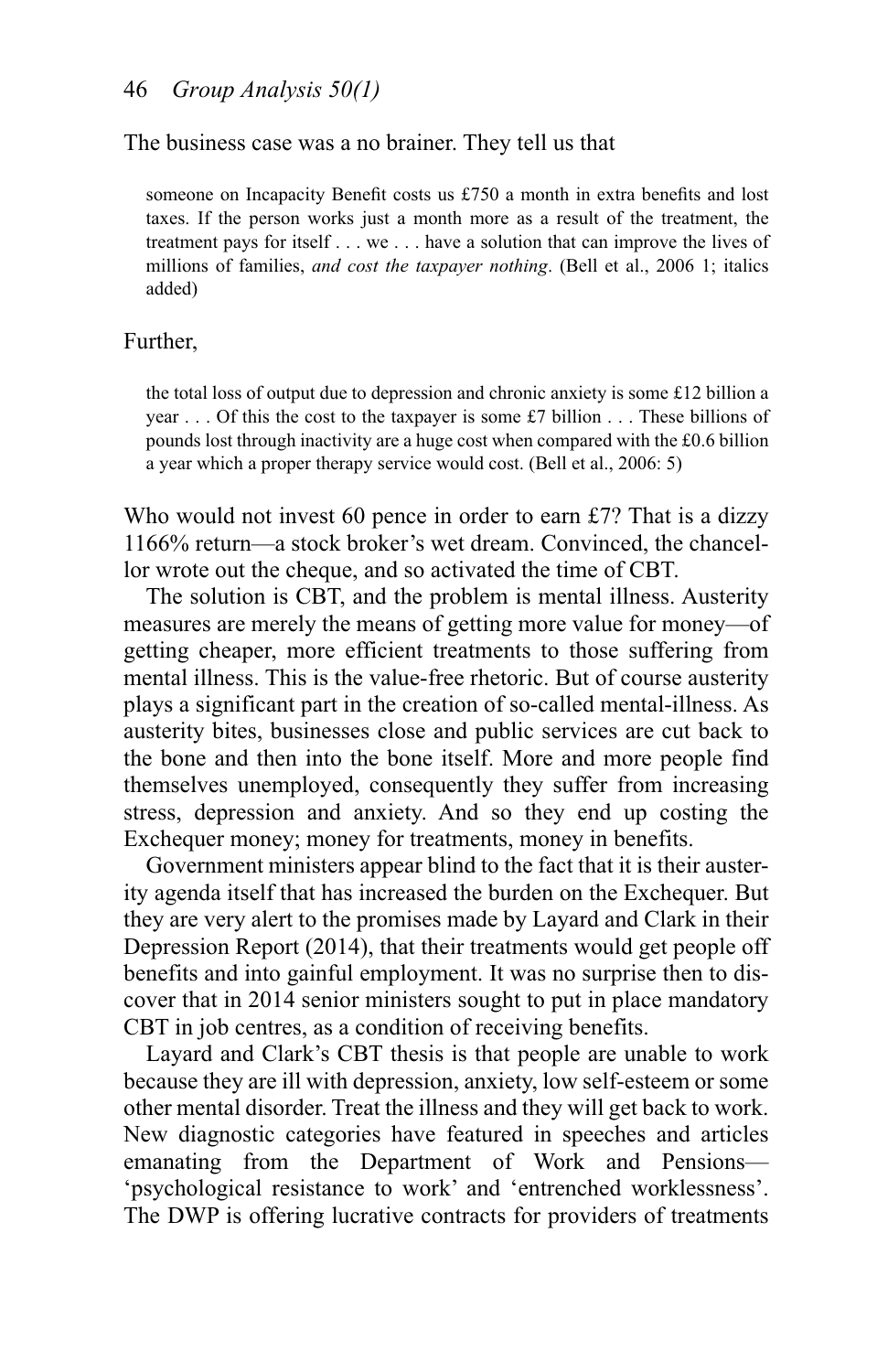for mental illness of this kind. One such contract worth £165,000 for 'Entrenched Worklessness Provision' states:

The Cumbria and Lancashire Jobcentre Plus identified a need for provision that uses innovative methods to inspire entrenched worklessness. Claimants to address the barriers and issues preventing them from entering the work arena. The programme will change the 'hearts and minds' of Claimants by empowering them to take responsibility for improving their lives. The key objectives for the programme are to: challenge Claimants benefit dependency; increase Claimants self-esteem; and inspire Claimants to make lifestyle changes. (Department of Works and Pensions, 2014)

This is where the medicalized, individualized accounts of neo-liberalism and CBT come together to form a powerful unholy alliance. The blame for an individual's suffering is located within the individual. Either they suffer from a chemical imbalance, or they suffer from some form of cognitive malfunction, or they are suffering from excessive dependency, or they are feckless and workshy. There is a bespoke tailor made treatment for each and all of these.

But the pain caused by austerity also blights the lives of those lucky enough to be in employment. Spending cuts, presented as 'savings', mean that people are being required to work more, for longer, for less money. A few years ago, the staff of an NHS day hospital, had to reapply for their jobs on a lower pay scale. On the staff notice board of this very hospital, afflicted by staff absences generated by a mix of extraordinary high levels of stress caused by the distress of the patients, shortage of resources, shabby working conditions, staff shortages and persecutory managerialism, is pinned a pamphlet 'Happiness at Work' (HAW, 2013) produced by an Employee Assistance Programme called CiC. Their task is to offer emotional support, counselling and advice to the staff of the institution [\(www.cic-eap.co.uk\)](www.cic-eap.co.uk).

In its first paragraph it asks, 'How do we find happiness at work when we are facing unrealistic deadlines . . . [and] feel underappreciated? And how do we create happiness at work?' (HAW, 2013: 1).

In its second paragraph it answers, 'Fortunately a recent boom in happiness research has prompted scientists and psychologists to ask what happiness is and extrapolate steps to achieve it' (HAW, 2013: 1). Good fortune indeed. Next, comes the central dogma in its most succinct form:

Happiness is related to our internal wellbeing rather than external factors. (HAW, 2013: 1)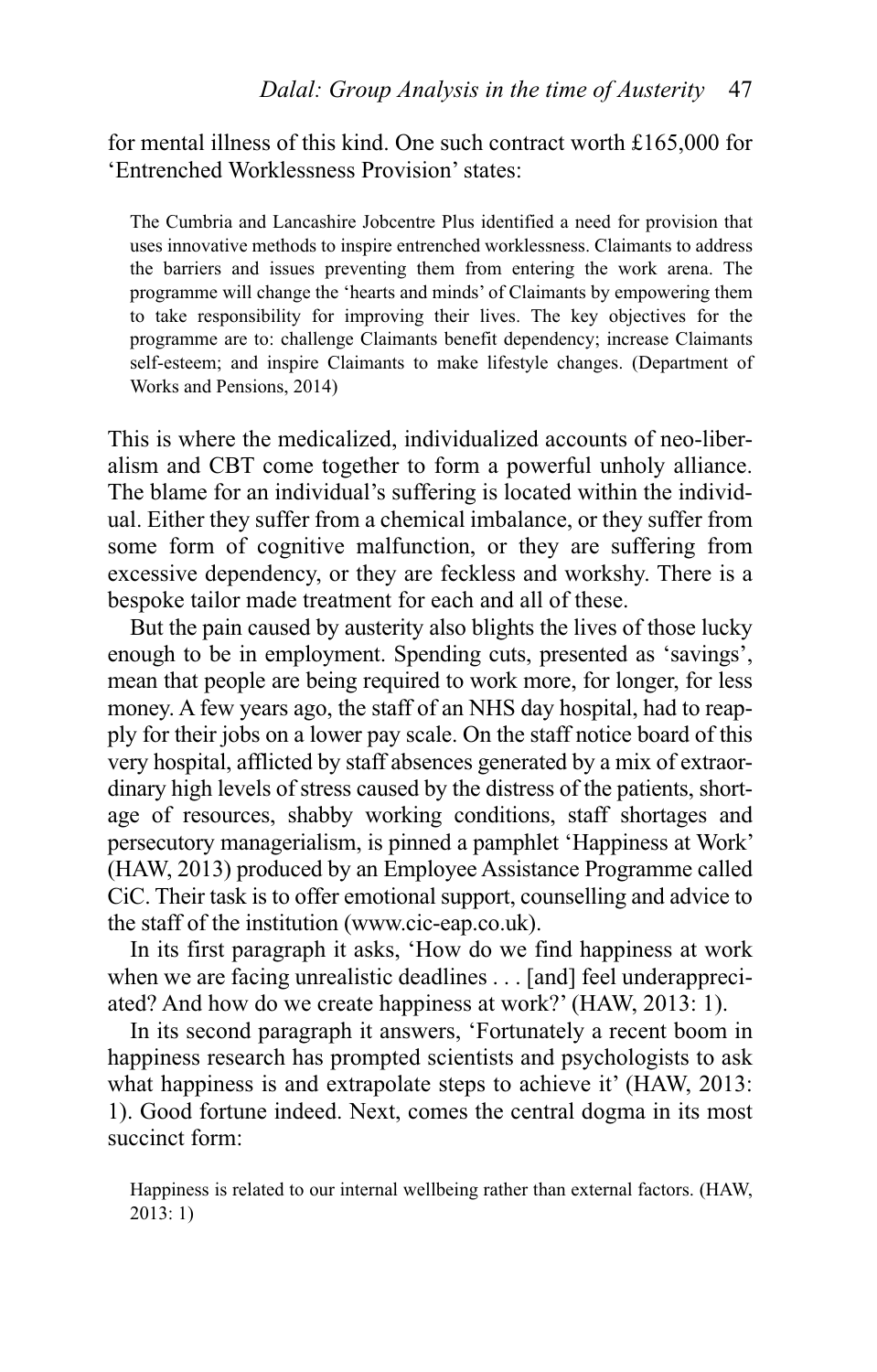#### But pleasure in new things pall quickly:

Being awarded a pay rise can raise happiness levels temporarily but once we adjust to having more money the happiness fades . . . Additional wealth makes little difference to our happiness levels after our basic financial needs have been met and we have comfortable housing, clothing and enough to eat. (HAW, 2013: 1)

The *advice* to the workforce is, that happiness 'is an *attitude*. We either *make ourselves* miserable, or happy and strong' (Francesca Riegler quoted HAW, 2013: 1; italics added). The choice is YOURS; i.e. it is up to you whether you are happy or not, and it has little to do with your material conditions, your boss or your colleagues; happiness is a state of mind, an *attitude*. In this way the problem is firmly locked into the context-free individual.

#### **Group Analysis in the Time of Austerity**

These then are the times we are living in—neo liberalism, managerialism, the fetishization of data, psychological insights appropriated by State and academia and used to manipulate and control citizens. What will be the fate of group analysis in this context?

But first, what is group analysis?

To many, group analysis is simply a form of psychotherapy. An apolitical psychotherapy that that helps people get better, and feel better. But like the other psychodynamic psychotherapies, group analysis is already side lined, and is in danger of being entirely forgotten. What should be done?

One strategy would be to follow Peter Fonagy and colleagues, and try to legitimate group analysis in the eyes of commissioners by putting it through the required research protocols that are acceptable to the regulatory and academic authorities (Lemma, Target and Fonagy, 2011). It is very possible to do this, and in many ways I think it is possibly quite easy to do this, by following the well-established, assembly line, formulas that have proved to be so successful for CBT and the like.

To begin with the treatment would have to be tested for efficacy for one of the diagnostic categories, as defined and found in the DSM. The mode of research treatment would be tightly defined. It would include the number and type of patients in the group, the number and duration of sessions, and so forth. The illness level of the participants would be 'measured' and scored by some questionnaire, at the start of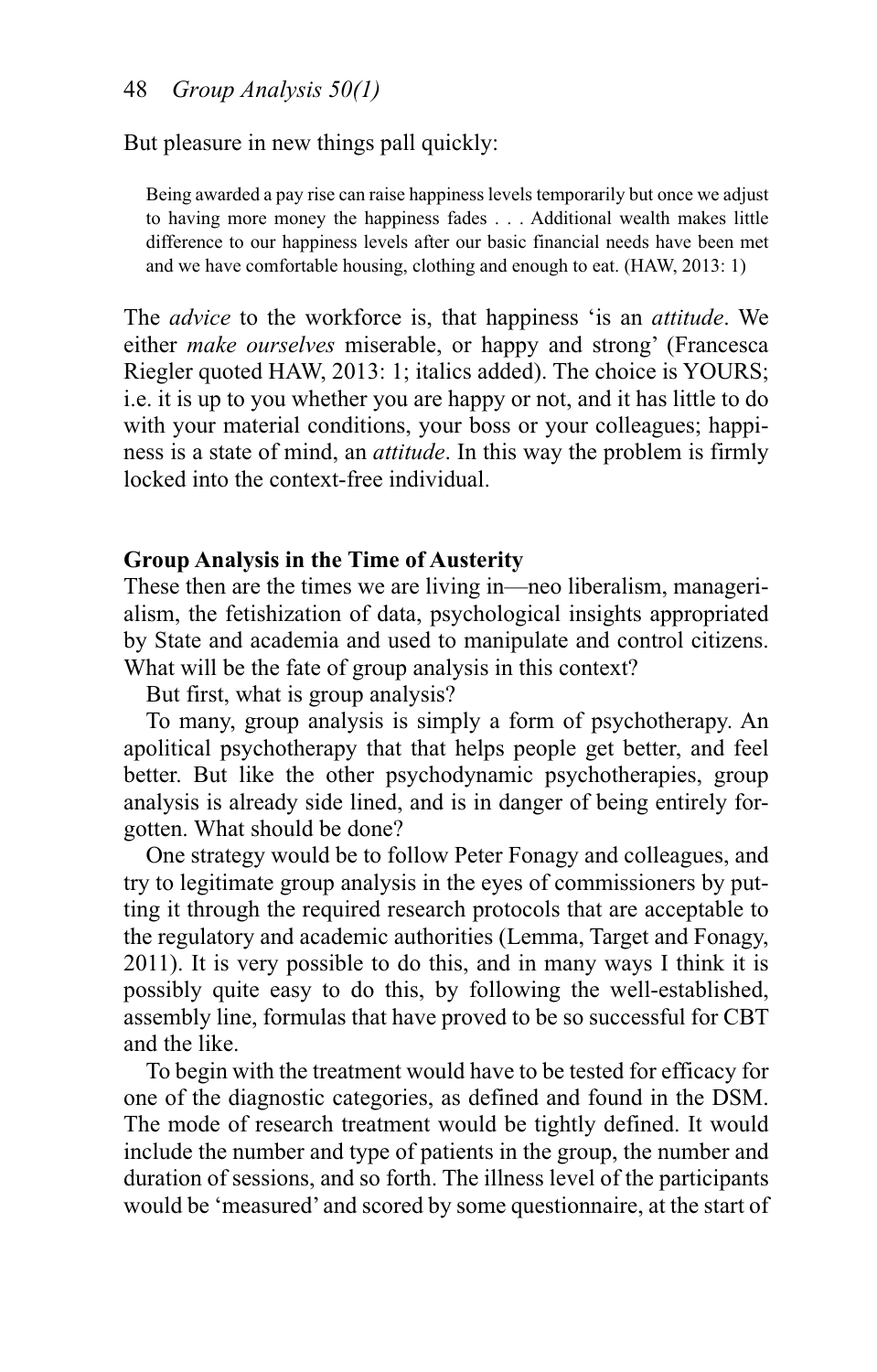the treatment, at the end of the treatment, and perhaps at several intermediate points too. The group analyst would be provided with a tool box filled with a list of specific interventions. There might be directives about which of the tools are to be used in the early, middle and latter part of the treatment.

The 'scores' would be put through statistical analyses, and compared to the scores of those who went through no treatment. If the clinical significance could be shown to be more than 5%, then this study would count as a success. If it were repeated on another occasion, then it would be eligible for being granted a licence by NICE for that particular diagnostic category.

If you got this far, then you would repeat the whole process for another diagnostic category. The protocols of psychological science would require that the treatment would have to be manualized. This is because the scientific method requires predictability and consistency not only regarding the outcomes, but also the methods. Manualization is a way of ensuring that the method remains consistent whoever is implementing it.

Many group analytic colleagues are of the view that to follow this course would be no bad thing. You have to do whatever it takes to survive; many think that it would be politically astute to follow Fonagy and colleagues in the way that they legitimated and made acceptable a form of therapy they named Interpersonal Therapy. However the cost has been that whatever it is that we might call the psychoanalytic attitude, has been reduced into lists of skills and competencies that the analyst is required to learn and operationalize. Some think that this is a cost we should be willing to pay.

To my mind, if we did this the end product would not be recognizable as group analysis, as it would be reduced to a rule following mechanistic methodology. This would have its advantages of course. For one thing training needs would be vastly reduced. Practitioners would no longer need to be trained to be psychotherapists, merely in the use of the manual.

But as we know, group analysis is not a homogeneity; and it is not a homogeneity precisely because of its open, improvisational nature. In our community there is not even a consensus as to what group analysis is. Nor is there any agreement as to the paradigm that group analysis fits into—medical, positivist scientific, hermeneutic, social constructionist, or some other paradigm altogether.

Notice, in the descriptions of research methods above, I found myself using the term 'treatment'. If group analysis is a 'treatment'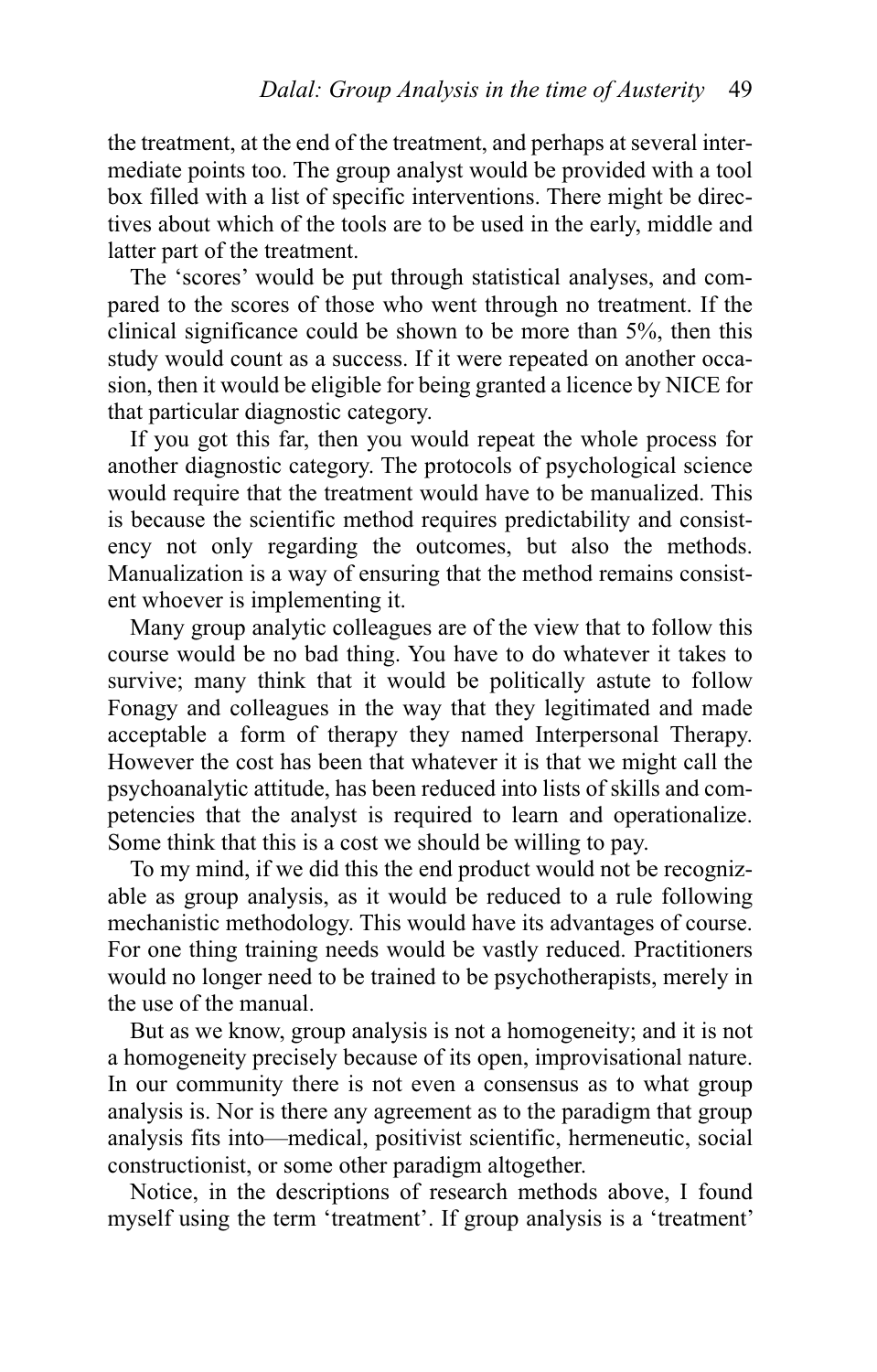then it sits within a scientific-medical paradigm. Scientific treatment is a way of fixing something that is broken or not working properly, much like one might fix a car—it is value free.

Science is the study of causes. This is why CBT is so insistent that it should simply focus on the *cause* of how the difficulty is being maintained in the present. And why it thinks that the *reasons* why people have become depressed or whatever, is of little relevance to the treatment. Whereas I think, and possibly you think, that real psychotherapy is not about *cause*, but *meanings* and *reasons*. And meaning and reason are not graspable to the methods of positivist science, at least not without the distortion that reductionism will require (Dalal, 2012).

I personally am not in favour of going down the positivist scientific research route, for many reasons, the prime one being that I think the current research culture is corrupt. It is not only bad science, it is corrupt science. To join in would not only be to collude with corrupt research practices, but also to legitimate and reinforce those research practices as well as their findings.

But even if one were to subscribe to the 'fixing', 'treatment' paradigm, there remains the question about what does 'fixing' mean? In the case of cars it means that (say) the car no longer stalls, and in the case of physical disease it means that (say) the harmful bacteria are no longer present in the body. In these instances we could say that fixing means that car and body is brought to a state of functioning that conforms to expected norms. Notice the words conform and norms, which are perfectly appropriate here.

But is it conformity that is desired when it comes to states of mind? When the scientific method and the medical model are applied to the functioning of the human life, then there is the real danger that psychotherapy is put in the service of conformity. Most worryingly, the patient not complying with the expectations of the therapist or decreed norms, becomes the grounds and evidence of their illness.

My central point is this:

*a psychotherapy or analysis that conceives of itself as scientific and a medical treatment, will of necessity be an instrument of conformity because the principles of science require consistency and uniformity of outcomes.*

This is clearly the government's agenda behind their intention to put CBT practitioners into job centres. They want to put unemployed people through treatments which fix them so that they fit back into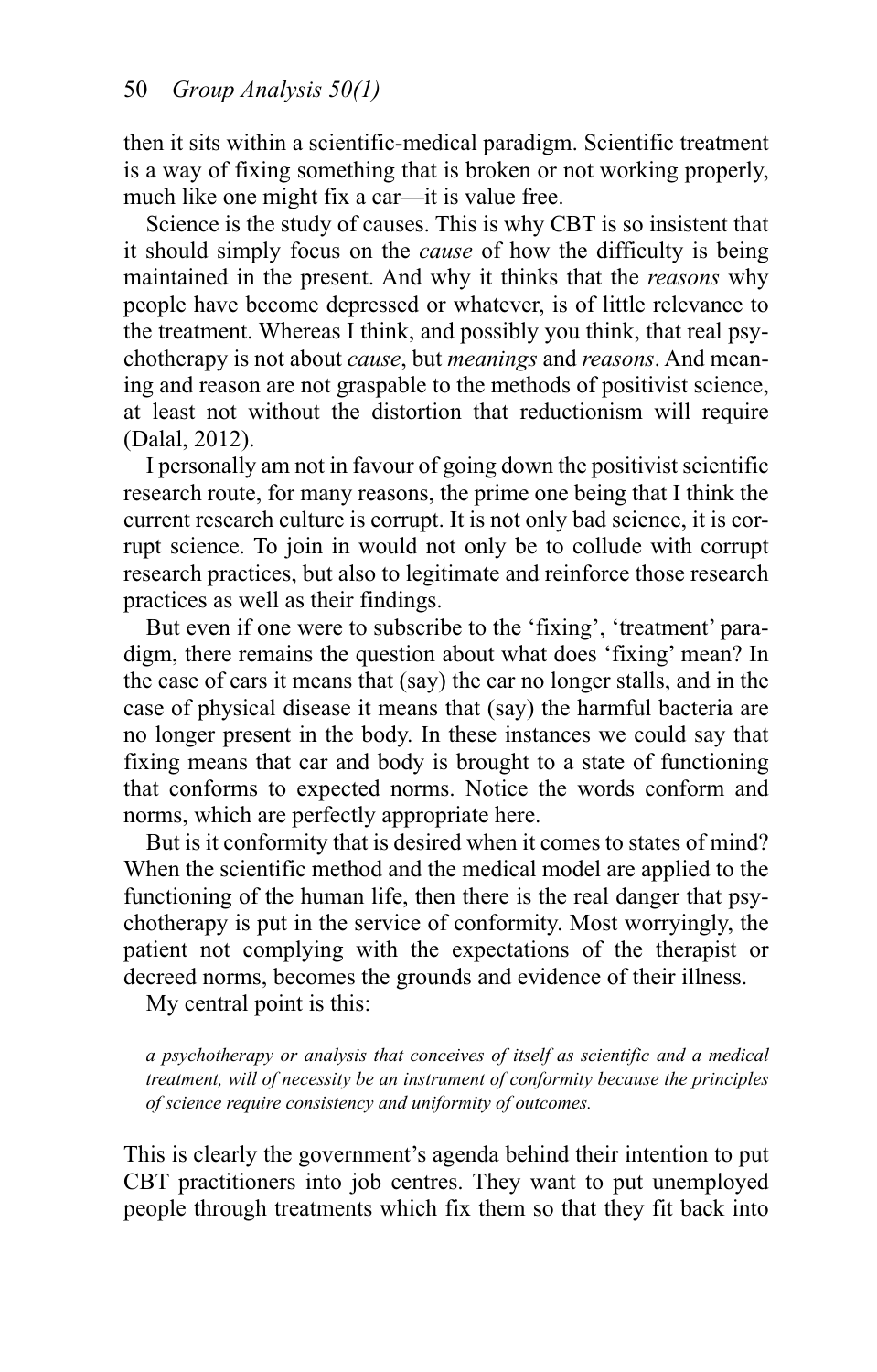society. The principle that people should be enabled to have functioning lives is honourable, but the ideology that lies behind it, is insidious.

Fixing or mending is a process that moves something from the state of broken to working. This is a neutral, context free, asocial description. A machine either works or it does not. But because humans reside in the relational realm of meaning, there is no objective end point called fixed, or even healthy, that all humans would agree on. This is because notions of reason and meaning are intrinsically value-laden and so ethical. In the human realm, the question is not just one of broken/functioning, but also of right/wrong and good/bad.

One might even agree with the happiness banality that one feels good when one does good. More accurately, I should say that one feels good when one does *what one thinks to be good*. But your good will be different to mine. If that is so, is it the purpose of psychotherapy to help people learn to do the good that *they* think to be good? But what if their good is my bad? This is exactly the sort of questions of complexity that the banalities of the so called 'Science of Happiness' cannot begin to fathom nor engage with. Their insights boil down to generalized decontextualized advice such as make three gestures of kindness before breakfast, and you will feel good for the rest of the day.

#### **Group Analysis more than Therapy**

The relentlessly rationalist, cognitivist command and control paradigm that is in the ascendency, has poured scorn onto depth psychology and the insights of psychoanalysis, specifically that of unconscious processes. Unconscious processes are outside conscious experience, and yet they inform the conscious rationales we give for our beliefs, thoughts and actions. The cognitivist paradigm avoids depth, because therein lies the realm of politics, reason and meaning.

But group analysis goes further and deepens this psychoanalytic insight with its conception of the social unconscious, and in so doing it develops a metapsychology that is at odds with the individualistic conceptions of almost all other schools of psychotherapy—be they cognitivist, psychoanalytic or humanistic. The conception and role granted to the social is a powerful constitutive one. The social is a politicized space generated by the power-relational field. It is part and parcel of the structuring and development of the psyches of individuals from the before the first moments of their existence.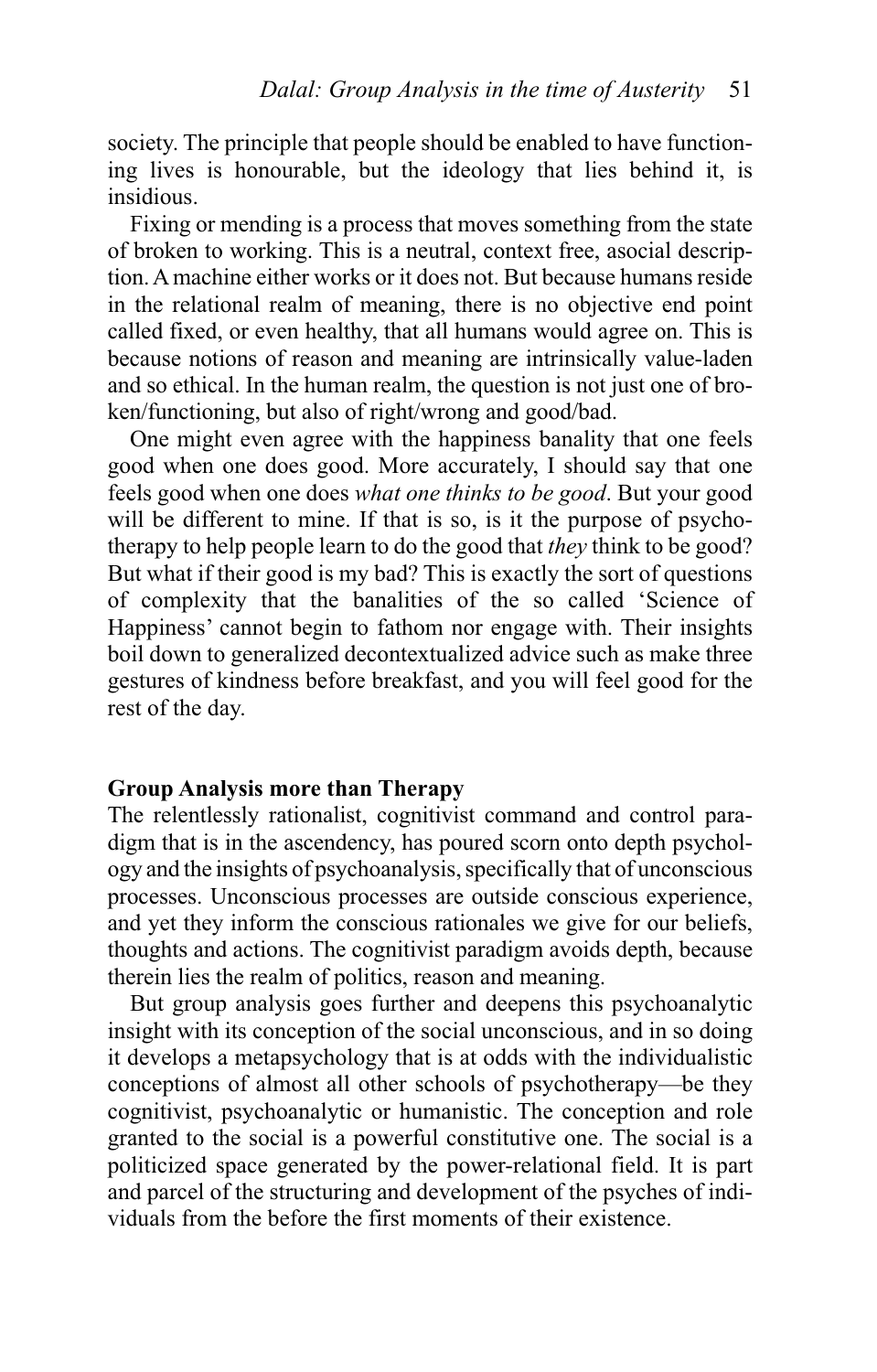This immediately makes group analysis something much more than a mode of therapy; group analysis is also potentially a critical social and political theory, and a viewpoint from which one can critique and question the established world order—psychological as well as political. In many ways, perhaps most ways, the ethos of radical group analysis (Dalal, 1998) is the opposite of the philosophical, psychological and pseudo-scientific norms that prevail in today's climate.

To my mind the psychotherapeutic process in the radical version of group analysis is a political process. It is also an ethical process. When we add ethics into this mix then psychotherapy is also philosophy. Politics at its best is practical ethics; politics is the struggle to create a good and just world. Ethics, my sense of right and wrong, is integral not only to this struggle, but also to my identity, to my sense of self, to my 'psychology'.

A group analytic psychotherapy of this kind will not produce obedient compliant subjects, but unruly subversive ones that will question and challenge authority. This kind of therapy will not fit into, and comply with the requirements of the ordered world of the bureaucrat, and nor should it. Group analysis is subversive. And subvert it should.

In sum, the virtue of group analysis is that it is unruly and disruptive. It is a virtue that we should do our utmost to hold onto. To end, I find myself reaching for the same quote from Gaita that I have used before, because it captures so eloquently what I want to say:

We should cease to look for [reductive, positivist] justification while at the same time refusing to concede that this is intellectual dereliction. (Gaita, 2004: 50)

#### **References**

- Achor, S. (2011) *The Happiness Advantage: The Seven Principles of Positive Psychology that Fuel Success and Performance at Work*. London: Virgin Books.
- Alesina, A. and Ardagna, S. (2009) 'Large Changes in Fiscal Policy: Taxes versus Spending', in J.R. Brown (ed.) *National Bureau of Economic Research Working Paper No. 15438 and in Tax Policy and The Economy* vol 24, pp. 35–68.
- Ashcroft, R. and Braund, M. (2012) *Four Horsemen: A Survival Manual*. London: Motherlode.
- Bell, S., Knapp, M., Layard, P., Meacher, Priebe, S., Thornicroft, G., Turnberg and Wright, B. (2006) *The Depression Report: A New Deal for Anxiety and Depression Disorders*. London: Mental Health Policy Group, Centre for Economic Performance, London School of Economics.
- Blackwell, D. (2011) 'Postscript—Poetry, Passion and Peace', *Group Analysis* 44(1): 114–19.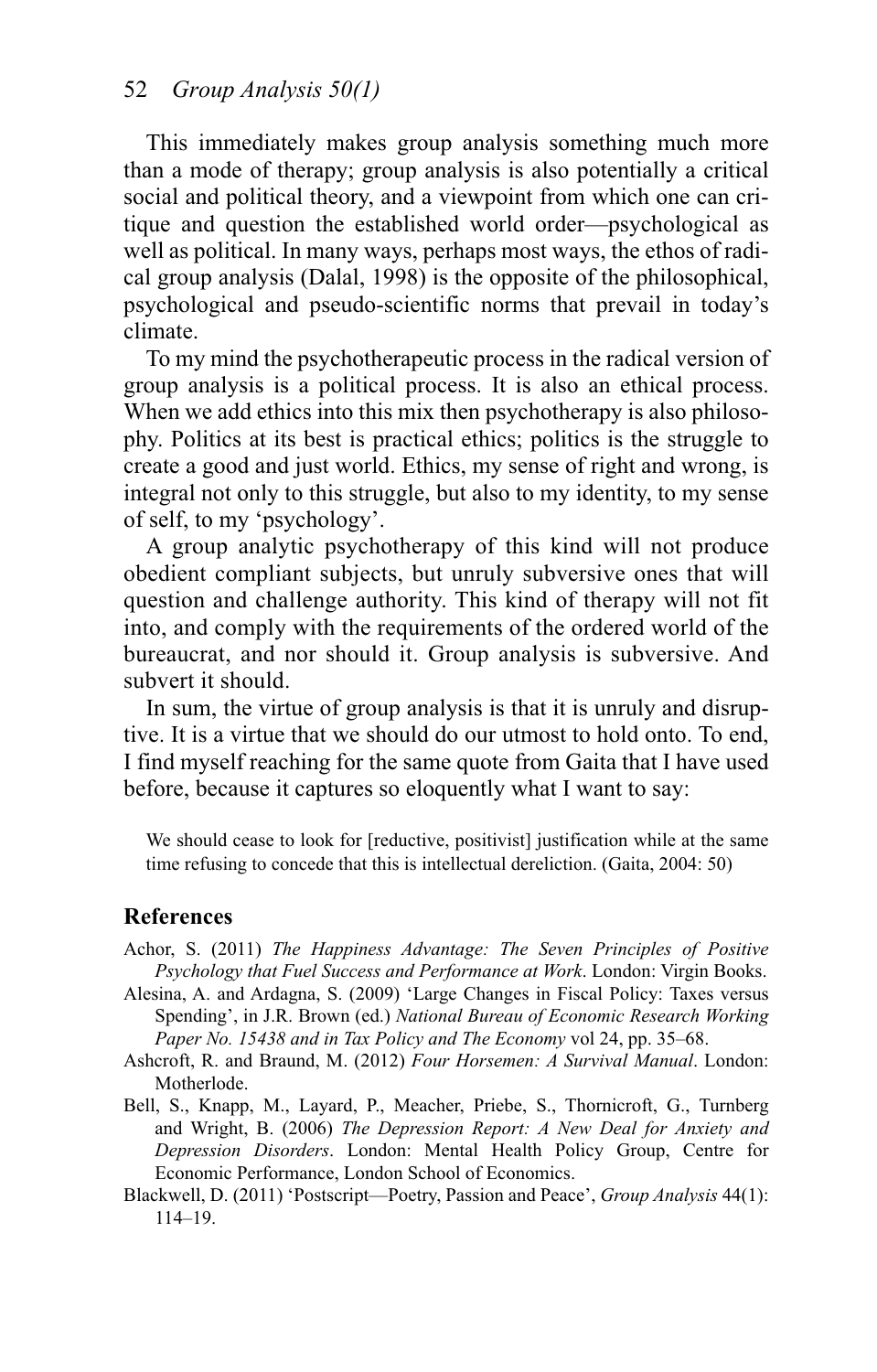- Dalal, F. (1998) *Taking the Group Seriously: Towards a Post-Foulkesian Group Analytic Theory*. London: Jessica Kingsley Publishers.
- Dalal, F. (2012) 'Specialists without Spirit, Sensualists without Heart: Psychotherapy as a Moral Endeavour', *Group Analysis* 45(4): 405–29.
- Dalal, F. (2015) 'Statistical Spin, Linguistic Obfuscation: The Art of Overselling the CBT Evidence Base', in *The Journal of Psychological Therapies in Primary Care* 4(1): 1–25.
- Department of Works and Pensions (2014) 'Entrenched Worklessness Provision', *Contract Number UI\_DWP\_101412*.
- Eyding, D. (2010) 'Rebotexine for acute treatment of major depression: systematic review', *British Medical Journal* 341: 4737.
- Gaita, R. (2004) *The Philosopher's Dog*. London: Routledge.
- George, S. (2010) *Whose Crisis, Whose Future?* London: Polity Press.
- Goldacre, B. (2012) *Bad Pharma: How Medicine is Broken and How We Can Fix It*. London: Fourth Estate.
- Goleman, D. (2014) *Focus: The Hidden Driver of Success*. London: Bloomsbury Publishing.
- Harvey, D. (2011) *The Enigma of Capital: and the Crisis of Capitalism*. London: Profile Books.
- Keitner, G.I., Posternak, M.A. and Ryan, C.E. (2003) 'How many subjects with major depressive disorder meet eligibility requirements of an antidepressant efficacy trial?', *The Journal of Clinical Psychiatry* 64(9): 1091–3.
- Kirsch, I. (2011) 'Antidepressants and the Placebo Response', in M. Rapley, J. Moncrieff and J. Dillon *De-Medicalizing Misery*, pp. 189–96. London: Palgrave Macmillan.
- Krugman (2015) 'The Austerity Delusion', *The Guardian*. [http://www.theguardian.](http://www.theguardian.com/business/ng-interactive/2015/apr/29/the-austerity-delusion) [com/business/ng-interactive/2015/apr/29/the-austerity-delusion](http://www.theguardian.com/business/ng-interactive/2015/apr/29/the-austerity-delusion)
- Kutchins, H. and Kirk, S. (2001) *Making Us Crazy: The Psychiatric Bible and the Creation of Mental Disorders*. London: Free Press.
- Layard, R, (2005) *Happiness*. London: Penguin.
- Layard, R. and Clark, D. (2014) *Thrive: The Power of Evidence Based Therapies*. London: Penguin.
- Keitner, G.I., Posternak, M.A. and Ryan, C.E. (2003) 'How many subjects with major depressive disorder meet eligibility requirements of an antidepressant efficacy trial?', *The Journal of Clinical Psychiatry* 64(9): 1091–3.
- Lemma, A., Target, M. and Fonagy, P. (2011) *Brief Dynamic Interpersonal Therapy: A Clinician's Guide*. Oxford: Oxford University Press.
- Ma, S.H. and Teasdale, J.D. (2004) 'Mindfulness-Based Cognitive Therapy for Depression: Replication and Exploration of Differential Relapse Prevention Effects', *Journal of Consulting and Clinical Psychology* 72(1): 31–40.
- McLeay, M., Radia, A. and Thomas, R. (2014) 'Money Creation in the Modern Economy', *Quarterly Bulletin No 1*. London: Bank of England. [http://](http://www.bankofengland.co.uk/publications/Documents/quarterlybulletin/2014/qb14q1prereleasemoneycreation.pdf) [www.bankofengland.co.uk/publications/Documents/quarterlybulletin/2014/](http://www.bankofengland.co.uk/publications/Documents/quarterlybulletin/2014/qb14q1prereleasemoneycreation.pdf) [qb14q1prereleasemoneycreation.pdf](http://www.bankofengland.co.uk/publications/Documents/quarterlybulletin/2014/qb14q1prereleasemoneycreation.pdf)
- Moncrieff, J. (2011) *Demedicalizing Misery*. London: Palgrave Macmillan.
- Positive Money (2016) 'How Banks Create Money', [http://positivemoney.org/how](http://positivemoney.org/how-money-works/how-banks-create-money/)[money-works/how-banks-create-money/](http://positivemoney.org/how-money-works/how-banks-create-money/)
- Pryce-Jones, J. (2010) *Happiness at Work: Maximizing your Psychological Capital for Success*. London: Wiley-Blackwell.